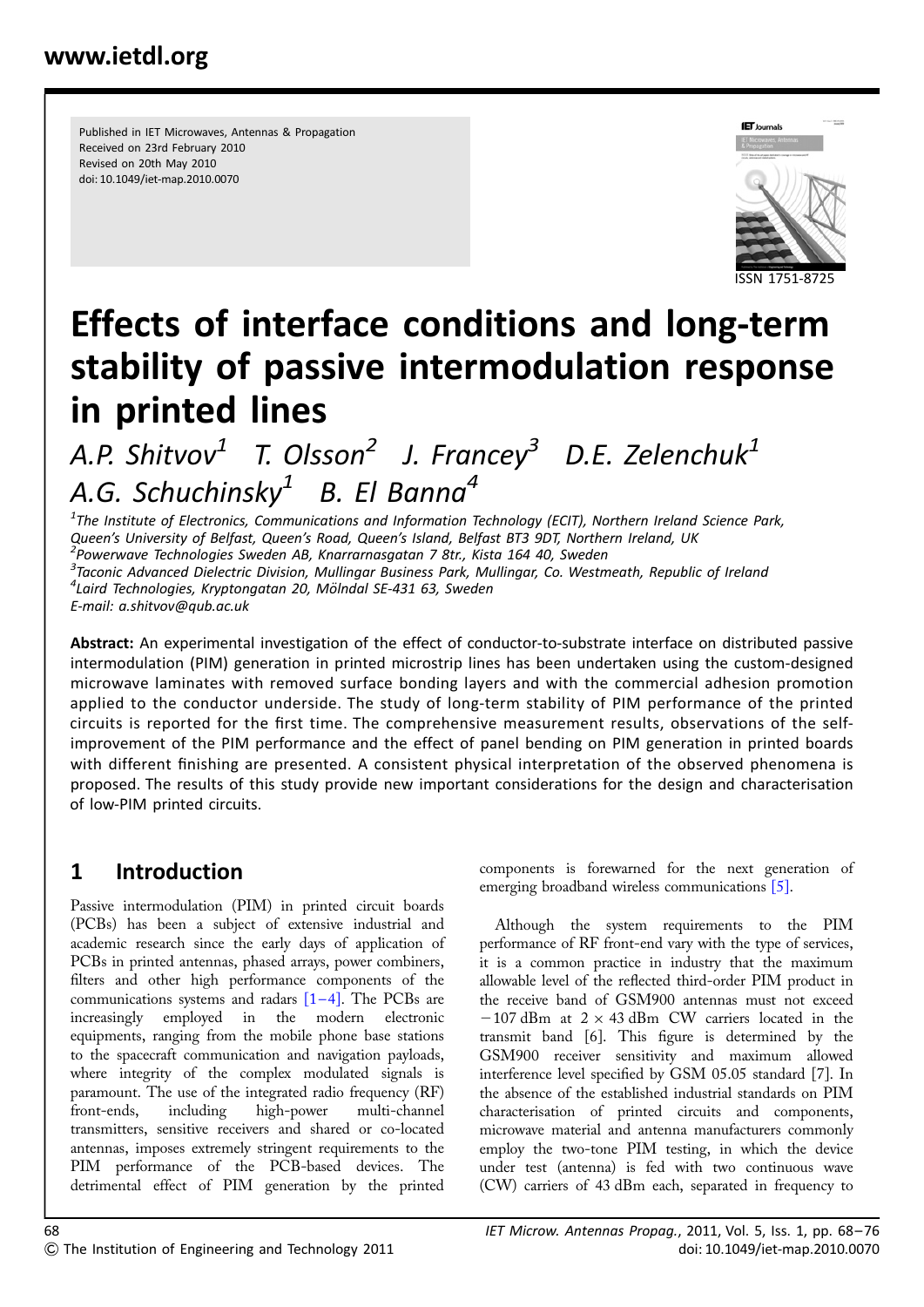produce the PIM products within the receive band of a given communication services  $[6-8]$ .

Recently, a series of investigations have been undertaken to identify the principal mechanisms and sources of PIM production in printed lines fabricated on commercial microwave laminates  $[9-13]$ . It has been shown that the weak distributed non-linearities inherent to the conductor cladding and material of the dielectric substrate are the major contributors to PIM generation in PCB [14]. The distributed non-linearity of the conductor cladding has been attributed to the material and quality of finish coating, fractured edges of etched tracks, conductor-to-substrate interface roughness and contamination [9]. The substrate non-linearity is usually associated with the base dielectric composition and surface bonding layers [15, 16]. Although the impact of certain structural parameters of the laminates on their PIM performance has been addressed in the literature, the effect of interface between the dielectric and conductor cladding requires further investigation. This particularly concerns the materials with commercial copper treatment, widely employed to improve the conductorto-substrate adhesion. Long-term stability of PIM performance of the processed PCBs represents another important issue that, to the authors' knowledge, has not been addressed in the technical literature yet.

This paper reports on the experimental study of the conductor-to-dielectric interface contribution to the distributed PIM generation and stability of the PIM performance of the processed printed circuits. The experimental methodology is based on the two-port forward/reverse PIM measurements [17]. The effect of the interface condition is analysed in Section 2 by comparison of the PIM responses of several microstrip lines with modified interfaces. The long-term stability of the PIM performance, discussed in Section 3, has been investigated using the laminates with different finishing. A consistent interpretation of the observed effects has been proposed and the practical implications of the obtained results are discussed. The main findings are summarised in conclusions.

#### 2 Effect of the conductorto-substrate interface

From the physical standpoint, the distributed non-linearity of printed lines represents the collective response of a continuum of microscopic non-linearities. Each of the nonlinearities presents a 'spot source' causing isotropic nonlinear scattering of the fundamental tones with a number of physical phenomena engaged in the process. The spatial scale of the local scattering may vary from the barrier length associated with the tunnelling through the oxide layers and carriers transport across the grain boundaries of polycrystalline conductors to the size of a ferroic domain or microscopic voids at the fractured strip edges and at rough interface with the scale determined by the size of a copper

In the ordinary printed circuits, operating at ambient temperatures, conductor-to-substrate interface often makes a significant contribution to the PIM production. To investigate this phenomenon, a series of experiments with the on-purpose built laminates has been performed using the test setups described in [17]. Details of the microstrip layouts and the contactless test fixture can be found in [10, 11]. Suffice it to note here only that two different types of the microstrip launchers have been employed in the twoport PIM measurements: direct cable microstrip launchers (DCL) and contactless broadside strip launchers (CSL). Even though these two approaches are consistent, the measurement results presented below are analysed separately with the reference to the individual test setups.

Fig. 1 shows the comparison of the PIM responses of three laminates which differ only in the conductor-to-substrate interface. Two-port measurements of the forward and reverse third-order passive intermodulation (PIM3) products (intermodulation frequency  $f_{\text{PIM3}} = 2f_1 - f_2$ , where  $f_{1,2}$  are the fundamental tones) have been performed on 914 mm long straight uniform  $50 \Omega$  microstrip lines with the DCL-launchers in GSM900 receive band at  $2 \times 43$  dBm carrier power. All lines were manufactured in the same batch and coated by a  $1 \mu m$  immersion tin finishing.

The nominal laminate, referred to as '100% PTFE bonding' in Fig. 1, is the commercial Taconic TLX-9 material (substrate thickness is 0.76 mm) that has a layer of pure PTFE at the substrate surface. The laminate has the relative permittivity  $\varepsilon_r = 2.5$  and dissipation factor tan $\delta = 0.0019$  at 10 GHz, according to the manufacturer's specification. The copper cladding is 35-um thick low-profile drum-side treated (DST) copper foil attached by the treated side to the dielectric substrate. The treated side of the copper foils had a very thin commercial chromate passivation layer, which was not removed prior to lamination. The  $1 \mu m$  immersion tin coating has been applied over the etched copper tracks to prevent copper oxidation.

The two materials with the modified interfaces are the following:

• The laminate, referred to as 'adhesion promotor' in Fig. 1, contains the inverted copper foil cladding, that is, the DSTcopper foil is attached by the matte side to the substrate. The adhesion promotor is pre-applied to the copper underside, that is, to the side being attached to the substrate. The substrate parameters measured at 10 GHz are  $\varepsilon_r = 2.56$ and  $tan \delta = 0.0015$ .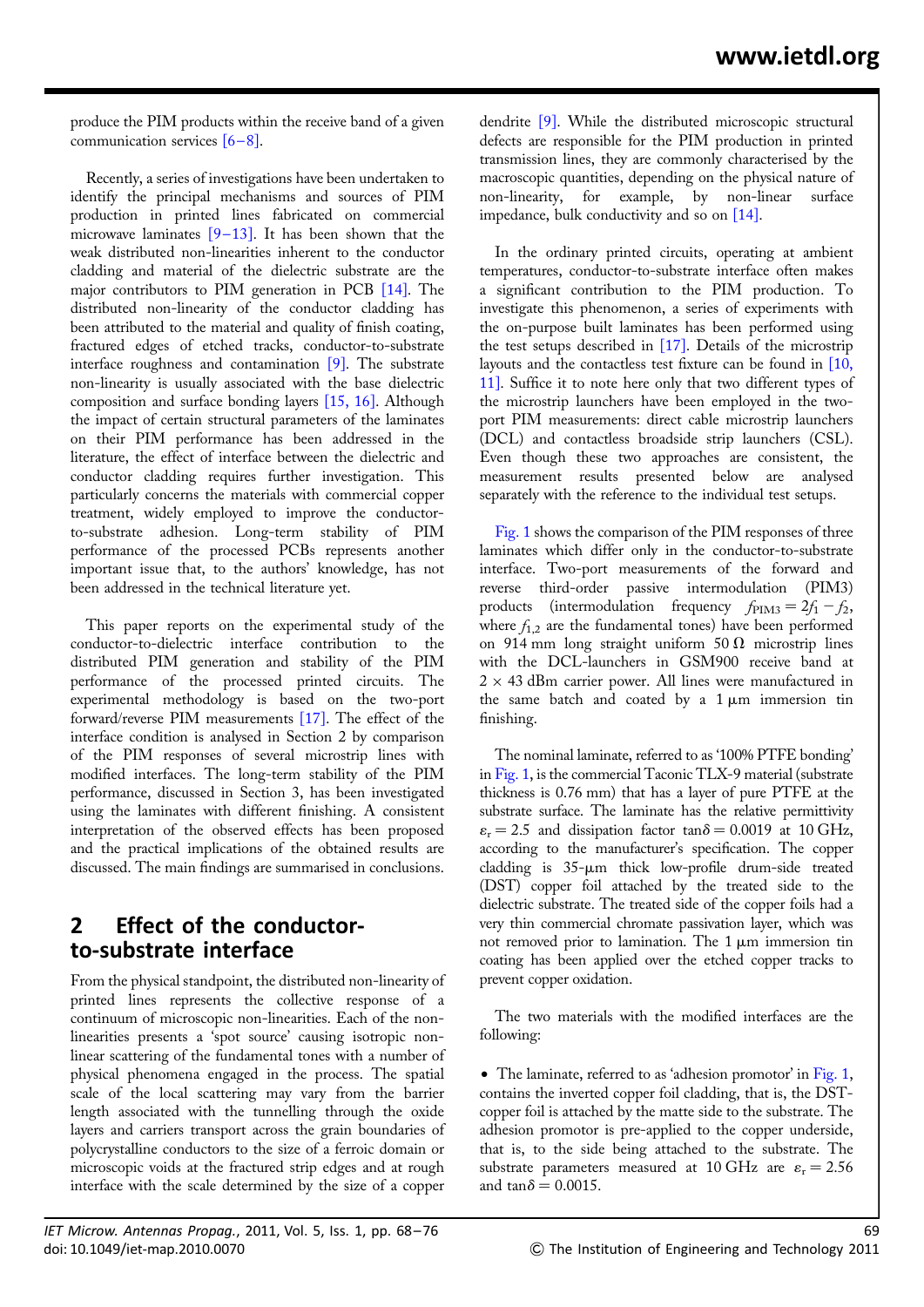

Figure 1 Characterisation of the laminates with different conductor-to-substrate interfaces, viz., the nominal laminate with 100% PTFE bonding, the laminate with inverted copper cladding and adhesion promotor, and the laminate with no bonding layers and rearranged substrate plies. The measurements were carried out on 914 mm long straight uniform 50  $\Omega$  microstrip lines and the data present the mean values over a series of 3 reconnections of the test cables

- a Measured forward PIM3 products
- b Measured reverse PIM3 products

• The laminate, referred to as 'no bonding layers' in Fig. 1, contains the same copper cladding as the nominal material but its fabric plies are rearranged in such an order that the bonding layers of pure PTFE are moved from the substrate surface and sandwiched between the inner layers of the PTFE-coated glass fabric. The dielectric substrate has the same thickness and electrical parameters as the nominal laminate.

The adhesion promotion is commonly used in PCB industry to facilitate interfacial adhesion of FR4-epoxy bonding plies to copper surfaces during lamination. It imparts a micro-etched surface along with an organo-metallic coating that enhances the foil to resin bonding  $[18]$ . However, in our study the adhesion promotor was employed in the PTFE-based laminate, and no chemical bonding was expected to develop due to the high chemical resistance of PTFE.

The measurement results in  $Fig. 1$  show that the laminate with the adhesion promotion demonstrates noticeably

higher forward and reverse PIM3 levels. It is noteworthy that the exposed substrate surface of the sample with the promotor-treated copper foil has nearly black colour, as opposed to the light brown colour of the nominal laminate surface in Fig. 2a. Such a dramatic change in the substrate surface colour indicates that the bond promotor either contains oxidised copper foil and the products of this reaction diffused into the molten PTFE bonding layer during the lamination process, or has had an effect on the crystallinity rate of the surface layers of PTFE. The former mechanism seems more plausible, and this conclusion is supported by the SEM images of Fig.  $2b$ , which show flocculent structure of the promoter-treated foil in comparison with the original dendritic structure of the nominal copper foil surface in Fig. 2c. Anyway, the observed modification of the interface between copper foil and substrate proved to have direct correlation with the significantly higher measured PIM level.

The effect of rearranging the substrate layers is less pronounced, as compared with the adhesion promotion. Bearing in mind the estimated measurement uncertainty due to a single error source [19], one could suggest that the measured forward PIM3 levels of the nominal and modified laminates are barely different. But the measured reverse PIM3 levels clearly demonstrate higher PIM production in the modified substrate. It also stands out that in the modified laminate the reverse and forward PIM3 levels are nearly the same that might indicate the localised PIM generation [12]. The typical measurement uncertainty is in the range from  $+2.4$  to  $-3.3$  dB when the residual PIM level of the test setup is  $\sim$ 10 dB below the measured PIM products of the device under test but it increases in the measurements closer to the residual level.

Inspection of the strip interface in Fig. 3 revealed that both the nominal and rearranged laminates exhibited fractured edge foot of the etched strips and a small area of contamination near the strip edge [20]. However, the modified laminate without the surface bonding layer displayed slightly stronger edge degradation. The contamination content included copper oxide, residual etchant and residues of the dissolved blue-film photoresist. Contamination and fracturing of the strip edges are deemed to be the primary causes of the distributed PIM generation, particularly due to considerably higher electric current density near the strip edges and at the strip bottom surface [21].

Moreover, contamination with chemicals and etchant residues has long been presumed as a cause of degradation of the electrical performance of printed circuits [22]. However, this is not the only interface factor, which determines the fluctuating PIM response, as will be discussed in next section.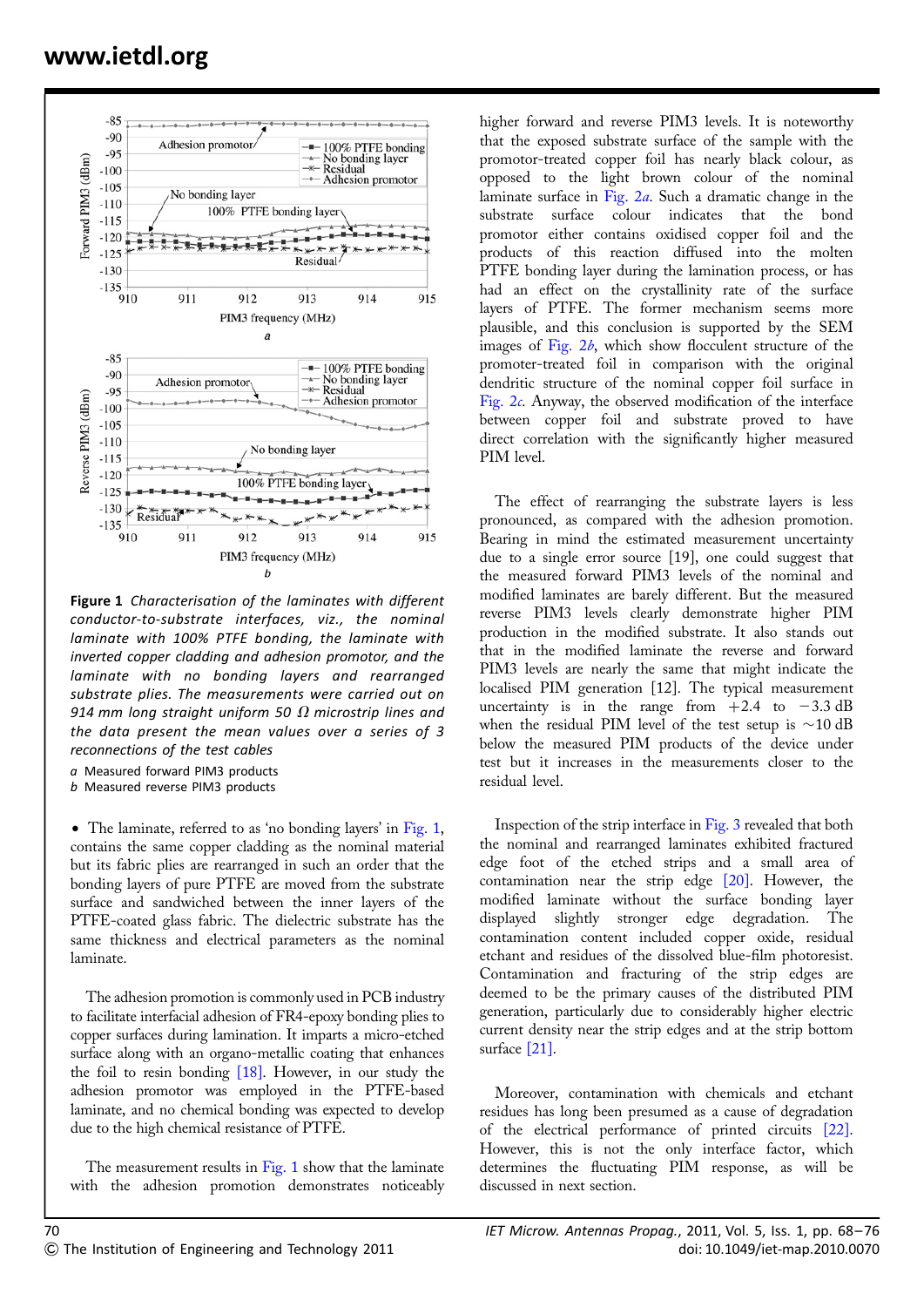





Figure 2 SEM images of the interface side (underside)

a Exposed substrate surface of the nominal (below) and promoter-modified (above) laminates with the sections of tinplated strips

- $\overline{b}$  Copper foil with the adhesion promotion treatment
- c Nominal copper foil



**Figure 3** Typical conditions at the strip edges on the processed nominal laminate [20]

a Cross-sectional SEM view on the strip edge fracturing

b High-resolution optical microscopy of the edge contamination on the copper track underside

#### 3 Long-term stability of PIM response

The long-term stability of the electrical performance is imperative for the high-performance applications of printed circuits. To our best knowledge, no systematic study of how PIM performance of the printed circuits varies over extended period of time has been reported in the technical literature. In order to explore this problem, the forward PIM3 level has been monitored on microstrip transmission lines with different finishing. Four replicas of microstrip lines were fabricated for each type of the finishing on the commercial Taconic RF-30 laminate with 0.76-mm thick substrate and  $35 \mu m$  DST-copper cladding. Further details on the microstrip layouts for contactless test fixture can be found in [10, 11]. All the panels were processed in the same batch. The reference samples had bare copper tracks, while the conventional coatings of  $1 \mu m$  immersion tin and solder mask over bare copper, further referred to as green mask, were applied to the other samples. The forward PIM3 measurements were performed on 1234 mm long microstrip lines with CSLs at single frequency of  $f_{\text{PIM3}} = 915 \text{ MHz}$  ( $f_1 = 930 \text{ MHz}$ ,  $f_2 = 945 \text{ MHz}$ ) at  $2 \times 43$  dBm carrier power. The specimens were tested at several instances during the 80-day period commencing from the shipping date. Between the test sessions the panels were stored on a flat surface in office environment.

Special attention was paid to evaluating the measurement uncertainty associated with consistency of the test conditions. Several series of tests were performed on different laminates, including Taconic RF-30 laminate with relatively high PIM level (from  $-70$  down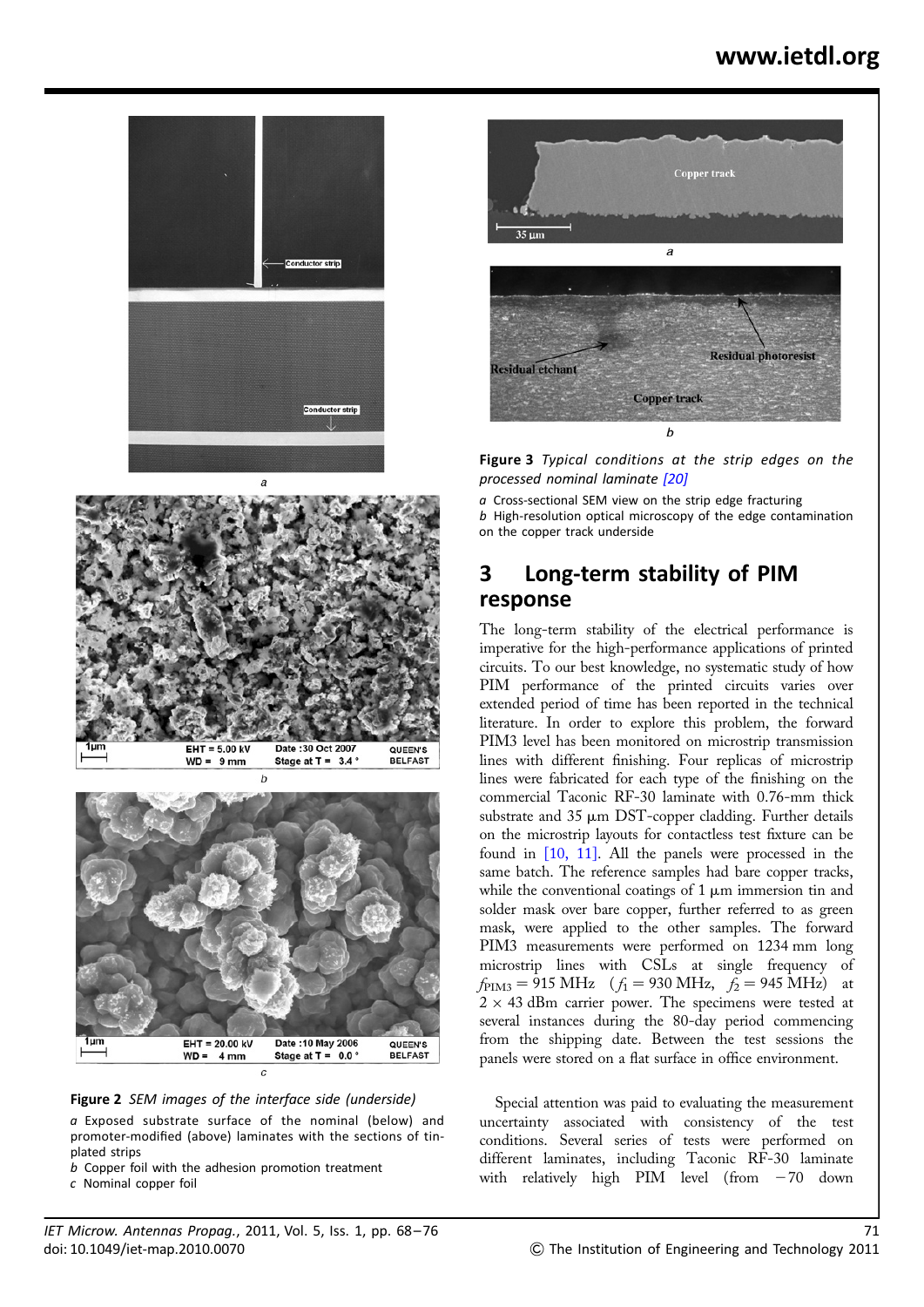to  $-110$  dBm, depending on date the measurement was taken, as further discussed below) and a reference greenmasked laminate with the PIM performance close to the residual PIM level of the test setup. The repeatability test involved replacing a printed board in the test fixture five times in a row. The maximum deviations of the PIM level measured with the same sample in this test were within +1.2 dB, which provides the estimate of the experimental uncertainty due to replacing a printed board into the test fixture. Slightly higher experimental uncertainty was observed when the test took longer.

Other factors influencing PIM measurements were also studied. Those included the test board flatness and cleaning with micro-fibre cloth, water rinse and pressured air, which typically caused variations in the measured PIM level within approximately  $\pm 3$  dB. The effect of laboratory environment, that is, ambient temperature and humidity, is believed to be less significant. Nevertheless, the precautions taken during the board storage and handling enabled us to limit the total experimental uncertainty to  $\pm 2$  dB, which is applicable to all results presented below.

The measurement results in Fig. 4a demonstrate considerable improvement of the PIM3 performance of the bare copper and green-masked boards during the first period of 25 days. Notably, the bare copper tracks produce significantly higher PIM3 level which faster decreases over the test period as compared with the coated boards. The tin-plated boards exhibit much less variations of PIM3 level.

During the first two rounds of measurements, slight warping of the green-masked boards was observed, presumably due to the contraction of the coating film. At the third round of measurements, that is on the 7th-day after shipping, the panels were bent in order to make them flat. This resulted in significantly higher PIM production rate on two of four boards, which suggested another phenomenon involved. Therefore it was decided to repeat the bending experiment at several instances (26th and 49th days from the shipping date) on all boards with different finishing.

On the 26th- and 49th-day, each panel was bent in the same manner about a cylindrical post of diameter of 155 mm, Fig. 5, and held bent for approximately 5 s. Noticeably, the bending direction, either across or along the printed tracks, had no discernable effect on the line matching. However, a slight difference (less than 4 dB) in PIM3 levels was observed between the measurements after bending across and along the tracks. To square the test conditions and eliminate the uncertainty associated with the bending, each panel subjected to the PIM tests was bent in both directions at a time.

The measurement results in Fig. 4b demonstrate that the PIM3 levels on the tested panels gradually decrease until the panels are bent. Bending the panels resulted in considerable rise of the PIM3 production followed by its



Figure 4 Instability of the PIM3 response and the effect of panel bending measured on Taconic RF-30 laminate with different strip finishing (bare copper, green mask and immersion tin)

a Self-determined PIM3 improvement during first period of 25 days after shipping

b Effect of the panel bending on 26th and 49th days after shipping

gradual decrease similar to that before bending. The rate of decrease is fairly the same within each group of the boards, but differs among the three groups. Tin-plated boards appear to be least sensitive to the panel bending and demonstrate the greatest stability of the PIM3 performance during the 26-day period.



Figure 5 Bending the laminate boards around the cylindrical post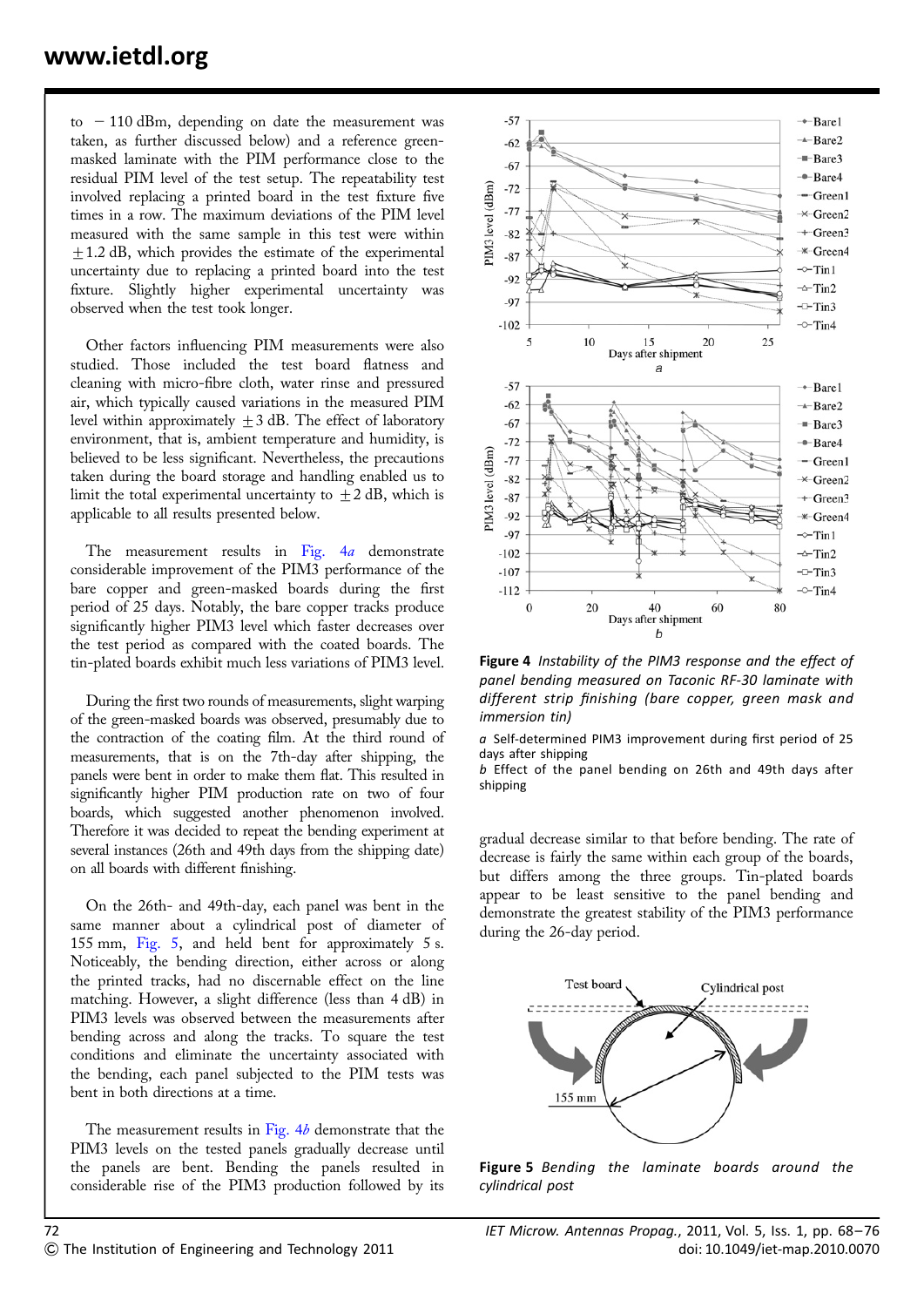On the 35th day, the measurements were carried out using different position of the boards in the text fixture, viz., the specimens were placed into the test fixture upside down thus emulating an inverted microstrip line. A sheet of a laminate with copper foil completely removed from both sides was inserted as spacer between the test board and ground plane of the test fixture. It was suitably holed to apply the vacuum clamping. This test arrangement provided similar physical conditions at the spacer/fixture interface for different printed boards and thus could have allowed us to reduce the corresponding experimental uncertainty in comparative PIM testing. However, inverting the test boards had not been envisaged in the test fixture design and therefore inflicted significant modification of the measurement conditions, particularly, the port matching and microstrip losses. The latter changes entailed noticeably lower PIM level measured on the upside-down boards as compared with the conventional test arrangement. Namely, PIM level dropped by  $4-5$  dB on the bare copper,  $0-13$  dB on the green-masked and  $0.7-9$  dB on the tin-plated boards, while the corresponding return loss decreased from 13.8 to 7.8 dB on the bare copper and tin-plated boards and from 16.9 to 8.0 dB on the green-masked boards. The variations in PIM level have been attributed to the increased port reflection due to mismatch which resulted in less carrier power delivered to the line and standing-wave contribution to the distributed PIM production. While the former factor is self-explanatory, the latter contribution has no straightforward interpretation and still needs further investigation. The larger spread of data for the coated boards, as compared with the bare copper ones, might have been inflicted by the mechanical stress imposed on the coating due to clamping and therefore underlines the contribution of the printed strip coatings to the distributed PIM production.

The observed behaviour of the PIM performance could be attributed to the stress relaxation in the woven glass/PTFE composite substrates. The test fixture with CSLs employed in testing of PIM3 stability required that copper cladding be completely removed from the bottom side of the printed boards and most of the cladding be etched out at the top side during track routing. Indeed, so extensive etching inevitably causes dimensional instability of the substrate due to relaxation of the inherent stress imposed in the course of the glass fabric coating and panel lamination processes [23, 24]. In particular, the manufacturer specification  $\sqrt{25}$  for RF-30 laminate states 200-400 ppm lengthwise (machine direction) expansion and up to 1000 ppm crosswise (cross direction) shrinkage as the typical estimates for stripped laminates. Similarly, bending of the boards is thought to have caused considerable elastic stretching strain and its subsequent relaxation after releasing the boards. The dimensional movement due to the viscous response of the amorphous phase of semicrystalline PTFE can take days in ambient conditions,

It is noteworthy that the stress relaxation can be facilitated at elevated temperatures. This phenomenon has entailed the weaker PIM3 response of the green-masked and tin-plated boards, because application of these coatings involves high-temperature processes. Furthermore, the green-mask coating on its own could inflict additional dimensional instability of the finished boards caused by the strain variations, which may be indicated by the larger spread of the PIM3 responses of the green-masked boards in Fig. 4.

Whatever are the actual physical phenomena underlying the effect of elastic stress relaxation in the processed PTFE-based substrates on PIM performance of the printed lines, they still need more detailed investigation. However, the following considerations can shed some light on the observed effects.

The electrostriction of PTFE has been reported as a mechanism of PIM production in coaxial cables at RF frequencies [26]. In printed circuits, respectively, there are several factors which draw close attention to the electrostriction phenomenon. Namely, the etched PTFE surface is inherently porous, owing to indentations caused by the dendrites at the copper foil underside imprinted during the lamination. Open-porous PTFE films demonstrate noticeable electrostriction, subject to the degree of porosity [27]. As a result of the electrostriction, electric displacement in porous PTFE films appears to be a non-linear function of applied electric field [28] with quite a strong measured non-linear response at low frequencies [27]. Indeed, stretching the PTFE films increases their porosity and vice versa. Therefore one may hypothesise that the shrinkage of the porous PTFE surface of the boards after etching out most of the copper cladding could contribute to the PIM3 level decrease observed in Fig. 4.

To gain deeper insight into the mechanisms of the longterm stability of the PIM response in commercial laminates, a series of PIM tests has been performed on Taconic TLX-8 laminate with 0.76-mm thick substrate and  $35 \mu m$  DST-copper cladding. Two printed line specimens were fabricated for each of the bare copper, green-mask and tin-plated finish coatings. All the boards were processed by the same manufacturer.

The general trends in Fig. 6 appear to be similar to those in Fig. 4, although there are several distinctive features to note. First, the tin-plated boards demonstrate considerable improvement of their PIM performance over time, as contrasted with the stable PIM response measured on the tin-plated boards of Taconic RF-30 laminate in Fig. 4. Secondly, one can infer from Fig. 6 that each bending of the bare copper and tin-plated boards on the 26th and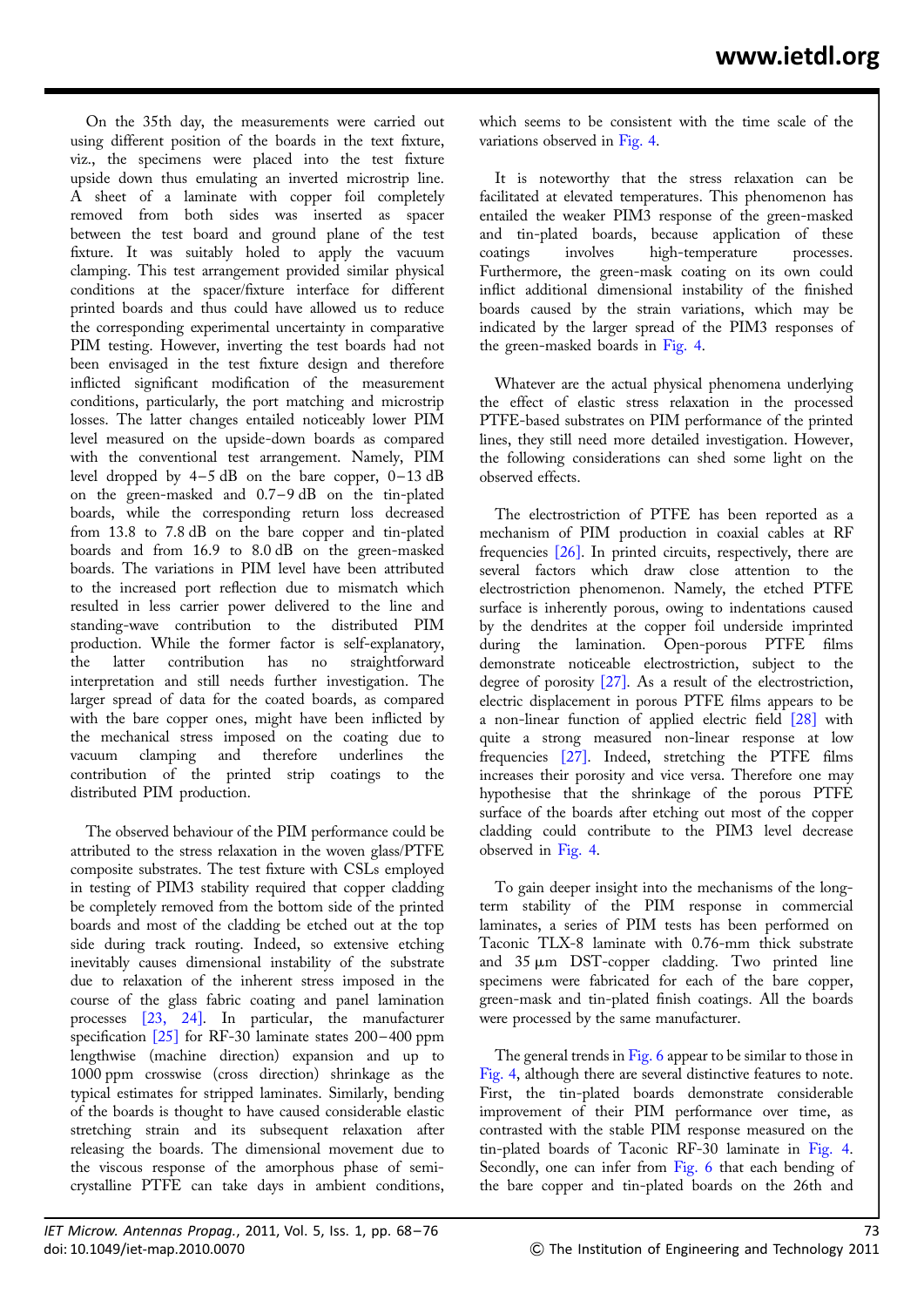

Figure 6 Variations of the PIM3 response and the effect of panel bending on 26th and 49th days after shipping measured with the processed printed lines on Taconic TLX-8 laminate with different strip finishing (bare copper, green mask and immersion tin)

49th days inflicted some irreversible changes, which are indicated by the gradual increase of the remnant PIM level before bending on the 49th and 80th days. Conversely, the green-masked boards in Fig. 6 demonstrate the steady improvement perturbed only by the bending actions, similar to those in Fig. 4.

Thirdly, the overall PIM3 level measured on the bare copper boards in the first tests appears to be 20 dB higher for the Taconic RF-30 material as compared with the Taconic TLX-8 laminate, see Figs. 4 and 6. Furthermore, the PIM3 level measured on all RF-30 boards remains slightly higher than that on the corresponding boards of the TLX-8 laminate over whole monitoring period.

Similar to the RF-30 boards, most of the TLX-8 boards demonstrated decreased PIM level on day 35 when being turned upside-down, and the return loss changed from 13.4 to 7.3 dB on the bare copper and tin-plated boards and from 17.0 to 7.7 dB on the green-masked boards.

Although both RF-30 and TLX-8 materials contain the same base dielectric and copper cladding, their glass fabric plies are slightly different. Also, the substrate of the RF-30 laminate contains the inner PTFE-coated glass fabric plies densely filled with ceramic nanospheres, whereas the glass fabric plies of the TLX-8 substrate are coated by pure PTFE. The filler particles, even being made of a linear non-ferroic material, apparently increase the porosity of the PTFE coating and thus may inflict detectable impact on the PIM production rate.

It is also noteworthy that the bare copper tracks on RF-30 laminate in Fig. 4 exhibit the higher PIM level than the coated tracks. One may reasonably argue that this could be simply a result of initial oxidation of the pre-processed copper foil or environmental oxidation of the processed copper tracks. The residual copper oxides are removed in

the course of microetching used to pre-clean the copper tracks before applying the finish coating, which makes the coated lines virtually free of the oxidation and protected against environmental effect.

However, the observed overall improvement of PIM level on the bare tracks is inconsistent with degradation of the PIM performance of the printed lines due to growing copper oxide, as demonstrated in Section 2. Also, the similar trends in self-improved PIM performance of bare and coated tracks on both RF-30 and TLX-8 laminates suggest that the age-inflicted oxidation has minor effect on the PIM performance of bare copper tracks. Therefore it seems unlikely that the copper oxide content increased during the 80-day storage and noticeably affected the PIM performance of the bare copper boards.

Let us also note that, according to the manufacturer specification, both RF-30 and TLX-8 laminate materials had similar typical estimates for the dimensional variations. Therefore assuming the observed PIM3 improvement to be caused by the dimensional changes, one may expect the rates of PIM3 level decrease for both laminate materials to be correlated. The results for the bare copper and greenmask boards presented in Figs. 4 and 6 proved to be consistent with this expectation.

Finally, Fig. 7 shows the results of PIM3 characterisation of the prospective Taconic LCAM laminate with 0.84-mm thick substrate,  $35 \mu m$  DST-copper foil cladding and tinplated microstrip lines. As distinct from the previous materials, LCAM laminate substrate contains ceramicfiller-loaded epoxy coating of the glass fabric plies. It appears that, in spite of slight changes inflicted by the panel bending on 26th and 49th days after shipment, the boards show no conclusive evidences of PIM3 variations. The overall stability of the PIM3 level measured on the LCAM material could indicate a possible ameliorative effect of the epoxy coating on the dimensional stability and thus on the PIM performance of the laminate.



Figure 7 PIM3 response and the effect of panel bending on 26th and 49th days after shipping measured with the processed printed lines on Taconic LCAM laminate with immersion tin finishing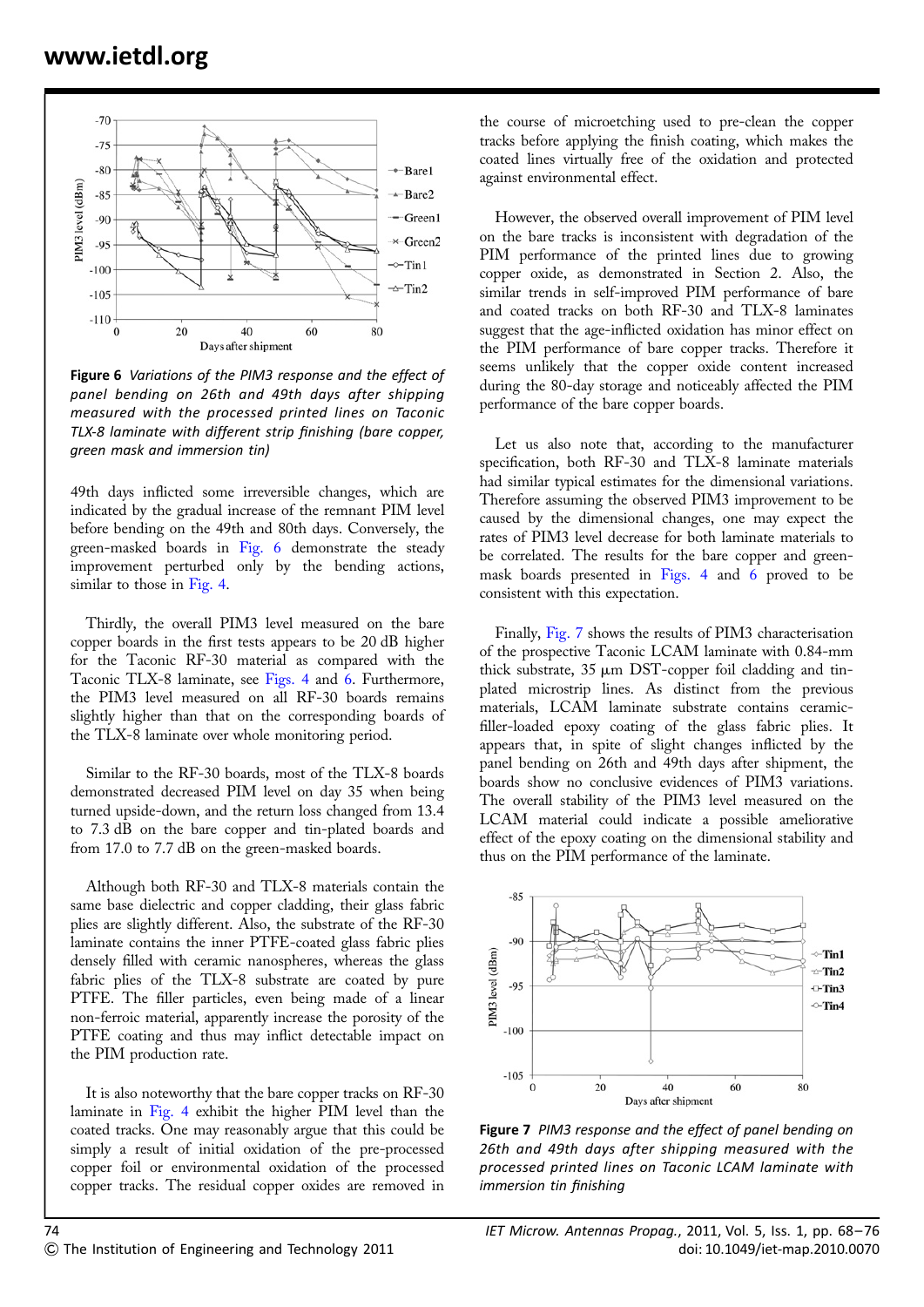The PIM level in the LCAM boards decreased by 1–13 dB when the boards were placed upside-down into the test fixture on day 35, while the return loss changed from 19.3 to 9.2 dB. The observed PIM level decrease is fully consistent with the corresponding results on RF-30 and TLX-8 boards. Thus, the presented results provide the first indication of the stress relaxation phenomenon involved in the PIM production in the studied PTFE-based laminates. It should, however, be appreciated that the underlying microscopic mechanisms of the self-improvement of PIM performance, as well as the origins of the distributed non-linearity in tested printed lines, still require further thorough investigation.

### 4 Conclusions

The presented experimental observations demonstrate the key role of the conductor-to-substrate interface in distributed PIM generation. It has been shown that the commercial adhesion promotion considerably increases the undesired PIM generation in microstrip lines. In contrast to the impractical PTFE-based laminate with the adhesion promotion applied in our study, the bond promotor in the commercial epoxy-based laminates provides chemical bonding between the copper foil and resin substrate. The byproducts of the chemical binding could deteriorate the PIM performance of the printed lines, which has been observed in our study.

It has also been shown that removing the bonding layers from the substrate surface results in higher PIM production rate. This effect has been attributed to the strip edge delamination and subsequent trapping of the chemicals and etchant residues. The PIM performance improvement over a long-term period has been experimentally observed on microstrip lines with different finish coating. It has been demonstrated that the bending of processed boards causes dramatic increase of the PIM level which gradually decreases to the initial PIM level in the flat board after releasing from bending. These phenomena have been attributed to the elastic stress relaxation in the processed and bent PCB panels and/or to a chemical reaction of the residues trapped at the strip edges. However, the understanding of microscopic mechanisms behind the long-term variations of PIM performance of printed circuits still requires further corroboration.

## 5 Acknowledgments

The authors are grateful to Taconic Advanced Dielectric Division Ltd, Trackwise Designs Ltd, PCTEL Inc. and Castle Microwave Ltd for providing with the test samples and measurement facilities. Special thanks go to Mr M. Huschka of Taconic ADD Ltd for his continuous support and particularly for his valuable advice on this paper, to Mr N. Carroll for his help with the measurements and to Professor R. Bowman of the Centre for Nanostructured Media, Queen's University of Belfast

for his assistance with SEM imaging of the copper foil samples.

## 6 References

[1] ARAI H.: 'Outdoor and indoor cellular/personal handy phone system base station antenna in Japan', GODARA L.C. (ED.): 'Handbook of antennas in wireless communications' (CRC Press, 2001), Chapter 11, pp. 1– 26

[2] BAO VU T.: 'Smart antenna system architecture and hardware implementation', in GODARA L.C. (ED.): 'Handbook of antennas in wireless communications' (CRC Press, 2001), Chapter 22, pp. 1– 32

[3] HUANG J.: 'Microstrip antennas: analysis, design and application', in BALANIS C.A. (ED.): 'Modern antenna handbook' (Wiley, Tempe, Arizona, 2008), pp. 157– 200

[4] SOLBACH K., BÖCK M.: 'Intermodulation in active receive antennas'. Proc. German Radar Symp., Bonn, Germany, 2002

[5] PASCHOS G.S., KOTSOPOULOS S.A., ZOGAS D.A., KARAGIANNIDIS G.K.: 'The impact of intermodulation interference in superposed 2 G and 3 G wireless networks and optimization issues of the systems provided QoS'. Proc. Int. Conf. on Computer, Communication and Control Technologies, Orlando, FL, 2003

[6] BUTLER R., KUROCHKIN A., HUGH N.: 'Intermodulation products of LTE and 2 G signals in multitechnology RF paths', Bechtel Commun. Tech. J., 2009, 2, (1), pp. 1-11

[7] ETSI EN 300 910: 'Digital cellular telecommunications system (Phase 2+); Radio transmission and reception', v8.5.1 (2000-11), 1999

[8] BARKLEY K.: 'Two-tone IMD measurement techniques', RF Des. Mag., 2001, pp. 36– 52

[9] SCHUCHINSKY A.G., FRANCEY J., FUSCO V.F.: 'Distributed sources of passive intermodulation on printed lines'. Proc. IEEE Antennas and Propagation Society Int. Symp., Washington, DC, July 2005, vol. 4B, pp. 447– 450

[10] PÉREZ J.V.S., ROMERO F.G., RÖNNOW D., SÖDERBÄRG A., OLSSON T.: 'A microstrip passive intermodulation test set-up; comparison of leaded and lead-free solders and conductor finishing'. Proc. Fifth Int. Workshop on Multipactor, Corona and Passive Intermodulation, Noordwijk, The Netherlands, 2005, pp. 215– 222

[11] EL BANNA B., OLSSON T., UDDIN J.: 'Sources of passive intermodulation in base station antenna systems'. Proc. Loughborough Antennas and Propagation Conf., Loughborough, UK, 2006, pp. 139– 144